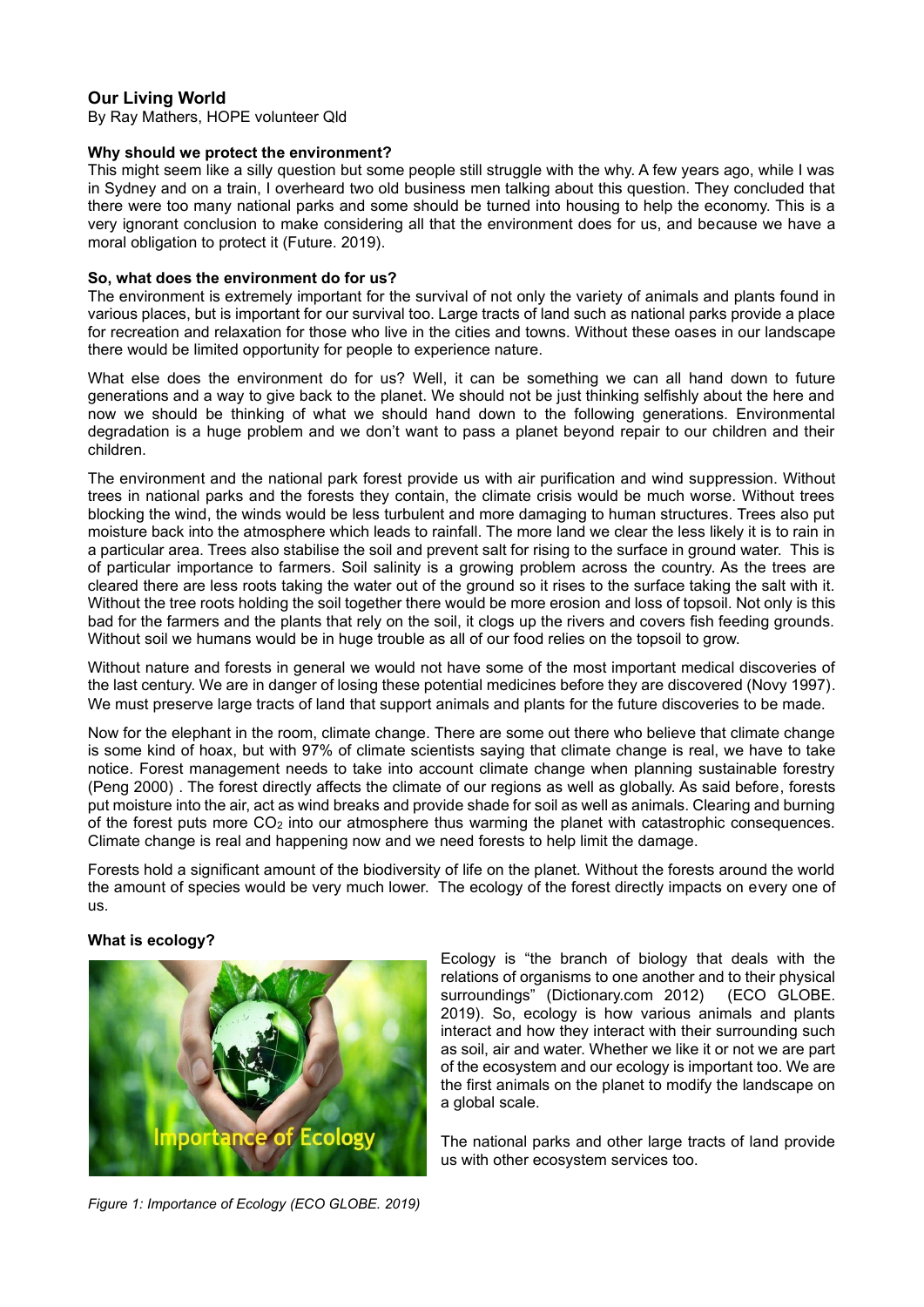## **What are ecosystem services?**

Ecosystem services are the services provided to us by the environment (Water, Land and Ecosystems (WLE) 2014) . We are part of the ecosystem and we rely on the services that the environment provides. Without these services we could not survive for very long.



Some of the ecosystem services are outlined in the diagram below.

*Figure 2: Ecosystem services diagram. (Water, Land and Ecosystems (WLE) 2014)*

The economic benefit of the environment is substantial, form insects that help manage pests (Lewis 1973) and insects that pollinate our crops to medicines that have been found in animals and plants. As I have said before forests provide wind protection for crops, help it to rain and prevent soil salinity. So, to farmers the economic importance of the environment is substantial. Also, the price of environmental degradation is considerable (Turner, Pearce & Bateman 1994) . All of our purchases come from primary industries at their beginning and primary industries are dependent on the environment providing ecosystem services to help produce the products we buy. So, to think that the forests in our national parks do nothing for the economy is an error and those men I spoke of in the beginning of this article need to educate themselves to protect the environment for future generations.

# **What can we do and who's responsibility is it?**

Environmental protection is everyone's responsibility we can help by:

- Reducing our carbon foot-print.
- Planting trees.
- Stop destruction of the ecosystems and cutting down the world's forests.
- Educate those who are ignorant of the benefit of the environment.
- Lobby politicians on behalf of the environment.

# **Conclusion:**

So, the environment is extremely important to us as humans, both now and for future generations. There are many ways we can help protect the environment and it's up to each one of us to take action for the future of our species and all the other species that call this planet home.

# **References:**

- Dictionary.com 2012, 'Ecology | Define Ecology at Dictionary.com', accessed from <http://www.dictionary.com/browse/ecology>.
- ECO GLOBE. 2019, 'Why it is Important to Study Ecology', accessed August 12, 2019, from <https://ecoglobe.com/why-it-is-important-to-study-ecology/>.
- Future., CE 2019, '35 Reasons Why We Need to be Environmentally Conscious Conserve Energy Future', accessed August 19, 2019, from <https://www.conserve-energy-future.com/reasons-why-weneed-to-be-environmentally-conscious.php>.
- Lewis, T 1973, 'Thrips, their biology, ecology and economic importance.', *Thrips, their biology, ecology and economic importance.*, accessed August 21, 2019, from <https://www.cabdirect.org/cabdirect/abstract/19730511557>.
- Novy, JW 1997, 'Medicinal plants of the eastern region of Madagascar', *Journal of Ethnopharmacology*, vol. 55, no. 2, pp. 119–126.
- Peng, C 2000, 'Understanding the role of forests simulation models in sustainable forest management.'
- Turner, RK, Pearce, D & Bateman, I 1994, 'Environmental economics: an elementary introduction.', *Environmental economics: an elementary introduction.*, accessed August 21, 2019, from <https://www.cabdirect.org/cabdirect/abstract/19931861592>.